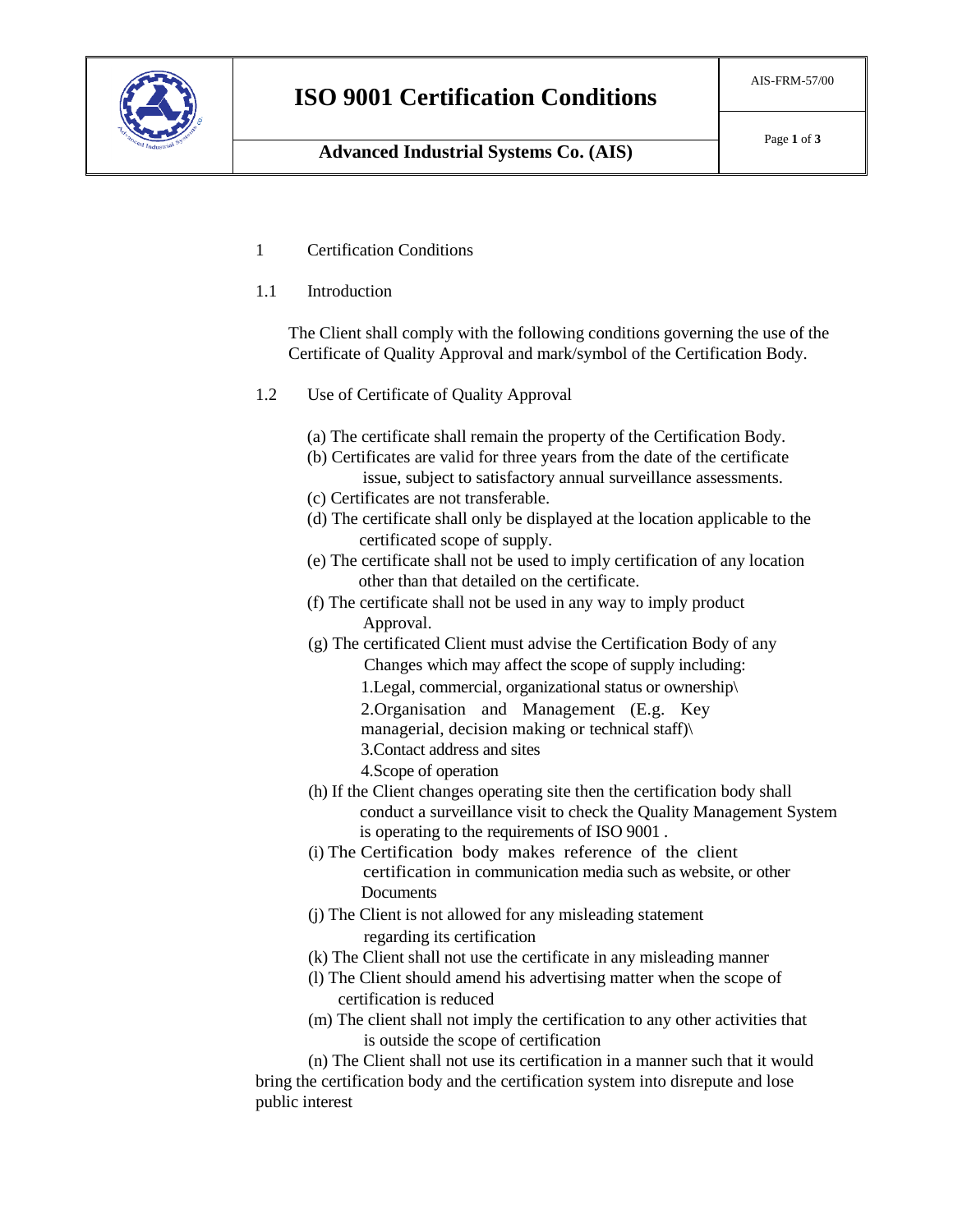

## 1.3 Use of AIS / NACI Mark

(a)The marks above shall always be used on certificates issued in conjunction with the Client's name and have the certificate number adjacent to it. (b) The mark may be reproduced in any size provided the configuration is strictly adhered to, including the surrounding frame.

(c) The mark may be used on stationery, such as headed letter paper and advertising brochures, and only in connection with the International Quality System Standard scope of supply listed on the certificate. (d) The mark shall not be used on flags, buildings, vehicles, packaging,

directly on products, nor on promotional products such as calendars, diaries, coasters, etc.

(e) The mark shall not be used in any way to imply product approval, nor on documentation such as test certificates and certificates of conformity. (f) The certificated Client shall, upon reasonable notice, discontinue any use of the mark which is considered to be unacceptable to the Certification Body.

(g) Upon termination of the certification, for whatever reason, the Client shall discontinue all use of the mark immediately.

(h) NACI mark - a single color in either red, brown, black, dark blue or

gold or the predominant color of a letterhead with a minimum height of 20mm. The logo may appear smaller than 20mm in exceptional circumstances only, (e.g.. Business cards), providing it is legible with no infilling.

1.4 Use of the AIS Symbol

(a) The symbol shall never be used in conjunction with the NACI logo (b) The symbol shall always be used in conjunction with the Client's name. (c) The symbol may be used on stationery, such as headed letter paper, advertising brochures, test certificates and certificates of conformity and only in connection with the International Quality System Standard and scope of supply listed on the Certificate.

(e) The symbol shall not be used in any way to imply product approval. (f) The certified Client shall, upon reasonable notice, discontinue any use of the symbol which is considered to be unacceptable to the Certification Body. (g) Upon termination of the certification, for whatever reason, the Client shall discontinue all use of the symbol immediately.